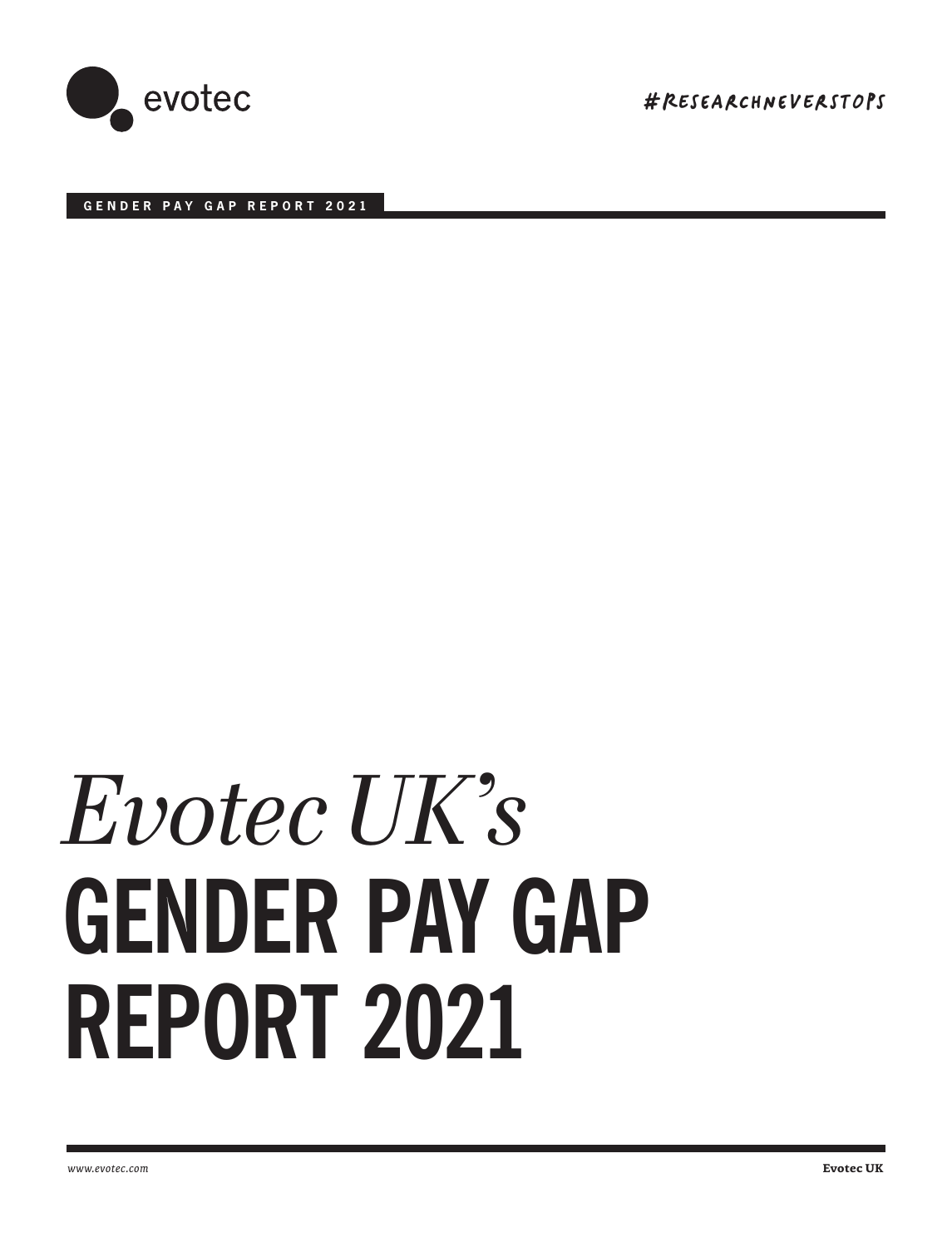

## **1. Introduction**

Evotec is a global, publicly listed biotechnology company with more than 3,500 employees at 14 sites; our headquarters are located in Hamburg. We do research on innovative approaches to drug discovery and development for and with leading pharmaceutical and biotechnology companies and academic institutions. By assembling top-class scientists, state-of-the-art technologies, as well as substantial experience and expertise in key therapeutic areas including neuroscience, diabetes and complications of diabetes, pain and inflammation, oncology and infectious diseases, Evotec has established a unique leading position.

## **2. Gender Pay Gap explained**

From 2017 onwards, any UK organisation employing 250 or more employees has to publicly report on its gender pay gap in six different ways:

- 1. Mean pay gap
- 2. Median pay gap
- 3. Mean bonus gap
- 4. Median bonus gap
- 5. Proportion of men and women who received bonuses
- 6. Number of men and women according to quartile pay bands

A gender pay gap is not the same as equal pay. Equal pay is a direct comparison between individuals. It considers whether an individual is paid equivalently to other employees doing the same or equivalent work regardless of gender. The gender pay gap, however, shows the difference in the average earnings between all men and women in an organisation regardless of role or seniority.

A company reporting a positive pay gap means its male employees, on average, are compensated at a higher level than its female ones. A company reporting a negative pay gap means its female employees are compensated more than its male ones on average.

From our UK legal entities, only Evotec (UK) Ltd had more than 250 employees in 2021, so this report focuses solely on data from this company.

# **3. Evotec (UK) Ltd's Gender Pay Gap data 2021**

We collected our data on 5th April 2021 and at this point in time, our workforce at Evotec (UK) Ltd consisted of 161 women (an increase from 128 in 2020) and 266 men (an increase from 209 in 2020). Employees are split between the quartiles as follows:

| Lower<br><b>Quartile</b> |       | <b>Lower Middle</b><br><b>Quartile</b> |       | <b>Upper Middle</b><br><b>Quartile</b> |       | <b>Upper</b><br><b>Quartile</b> |       |
|--------------------------|-------|----------------------------------------|-------|----------------------------------------|-------|---------------------------------|-------|
| 51.9%                    | 48.1% | 37.4%                                  | 62.6% | 36.5%                                  | 63.5% | 25.2%                           | 74.8% |
| 55                       | 51    | 40                                     | 67    | 39                                     | 68    | 27                              | 80    |
| women                    | men   | women                                  | men   | women                                  | men   | women                           | men   |

The 2021 distribution has had a slight improvement to that of 2020 and reflects the increase in both female and male employees in 2021 at Evotec UK. Evotec UK continues to have greater percentages of men in all but one quartile, even though the gap has decreased.

## **2020 figures**

| Lower<br><b>Quartile</b> |       | <b>Lower Middle</b><br><b>Ouartile</b> |       | <b>Upper Middle</b><br><b>Quartile</b> |       | <b>Upper</b><br><b>Quartile</b> |       |
|--------------------------|-------|----------------------------------------|-------|----------------------------------------|-------|---------------------------------|-------|
| 56.5%                    | 43.5% | 39.3%                                  | 60.7% | 33.3%                                  | 66.7% | 22.6%                           | 77.4% |
| 48                       | 37    | 33                                     | 51    | 28                                     | 56    | 19                              | 65    |
| women                    | men   | women                                  | men   | women                                  | men   | women                           | men   |

When looking at the mean and median gender pay gap, both Evotec (UK) Ltd.'s mean and median gender pay gap has reduced in comparison to the 2020 figures:

#### **Difference between female and male employees earnings at Evotec UK**

| Mean gender pay gap (in hourly pay)                                            | 20.6% lower (22.5% lower in 2020) |
|--------------------------------------------------------------------------------|-----------------------------------|
| Median gender pay gap (in hourly pay) $\mid$ 11.8% lower (15.1% lower in 2020) |                                   |

According to women in STEM in 2020, the percentage of women entering STEM subjects at university level was 26% and at employment level was 22%. In 2021, the percentage of female graduates with core STEM degrees is steadily growing, however, the split is still just 26%. This figure is also translated in the female STEM workforce, with women making up 24%.

When compared to these statistics, whilst Evotec has a higher percentage of male employees (61.95%), Evotec UK's percentage of female employees (38.05%) is higher than in some organisations in the STEM sector.

Given the higher proportion of male employees at Evotec UK, there continues to be more male than female employees in the higher pay quartiles at Evotec UK. However, the split between male and female employees becomes greater with seniority, and therefore pay levels. As mentioned, the underrepresentation of females in the STEM sector, and particularly at senior levels, continues to be typical of the STEM sector and a challenge that most businesses in this sector face.

# **4. Evotec UK's Gender Bonus Gap data 2021**

All Evotec (UK) Ltd's permanent employees in the UK are eligible for an annual bonus. 90.3% of male employees (97.2% in 2020) and 91.5% of female employees (96.2% in 2020) received a bonus in the relevant period for this report. Those employees who did not receive a bonus were not eligible, primarily due to their employment start date not being within the performance year.

Evotec (UK) Ltd has several different bonus schemes, all of which are calculated using business success measures; bonus schemes aimed at higher-level employees also include a measure of success with individual contributions.

In general, Evotec (UK) Ltd's bonus pay gap reflects the lower amount of females at senior levels and within roles where the bonus is a larger